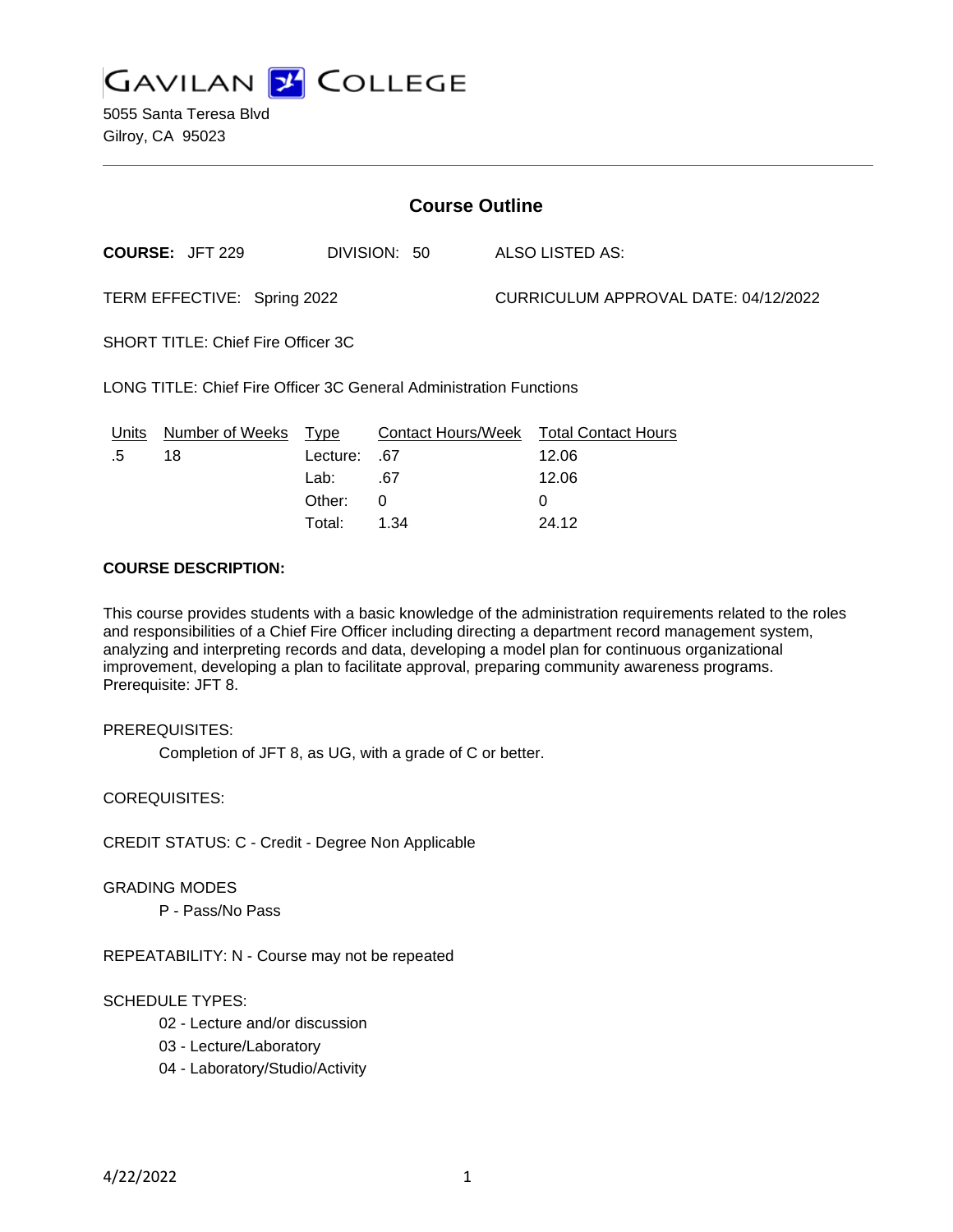## **STUDENT LEARNING OUTCOMES:**

By the end of this course, a student should:

1. Given an identified fire safety problem, will be able to develop a plan to facilitate approval for a new program, piece of legislation, form of public education, or fire safety code.

2. Research potential improvements, organize and analyze data, and communicate findings orally and in writing

## **COURSE OBJECTIVES:**

By the end of this course, a student should:

1. Identify the roles and responsibilities of a Chief Fire Officer including directing a department record management system, analyzing and interpreting records and data, developing a model plan to facilitate approval for a new program.

## **CONTENT, STUDENT PERFORMANCE OBJECTIVES, OUT-OF-CLASS ASSIGNMENTS**

Curriculum Approval Date: 04/12/2022

## **LECTURE CONTENT:**

- I. Executive Chief Officer Certification Process ( 2 hours)
- A. The different levels of certification in the Executive Chief Officer certification track
- 1. Company Officer
- 2. Chief Fire Officer
- 3. Executive Chief Officer
- B. The courses required for Chief Fire Officer
- C. Any other requirements for Chief Fire Officer
- D. The certification task book process
- E. The certification testing process
- II. Directing a Department Record Management System ( 4 hours)
- A. Determine agency needs for development of record management system

B. Identify the principles involved in the acquisition, implementation and retrieval of information by data processing as it applies to the record and budgetary processes

- C. The capabilities and limitations of information management systems
- D. Methods to ensure the completeness and accuracy of a department record management system
- E. Direct a department record management system
- III. Analyzing and Interpreting Records and Data ( 6 hours)
- A. The principles involved in the acquisition, implementation, and retrieval of information and data
- B. The processes required for the analysis and interpretation of records and data
- C. Use evaluative methods to determine validity
- 1. Gather quality information
- 2. Put the information in a usable format
- 3. Complete and evaluation
- D. Communicate recommended improvements orally and in writing
- 1. Implement the best alternative given current and future circumstances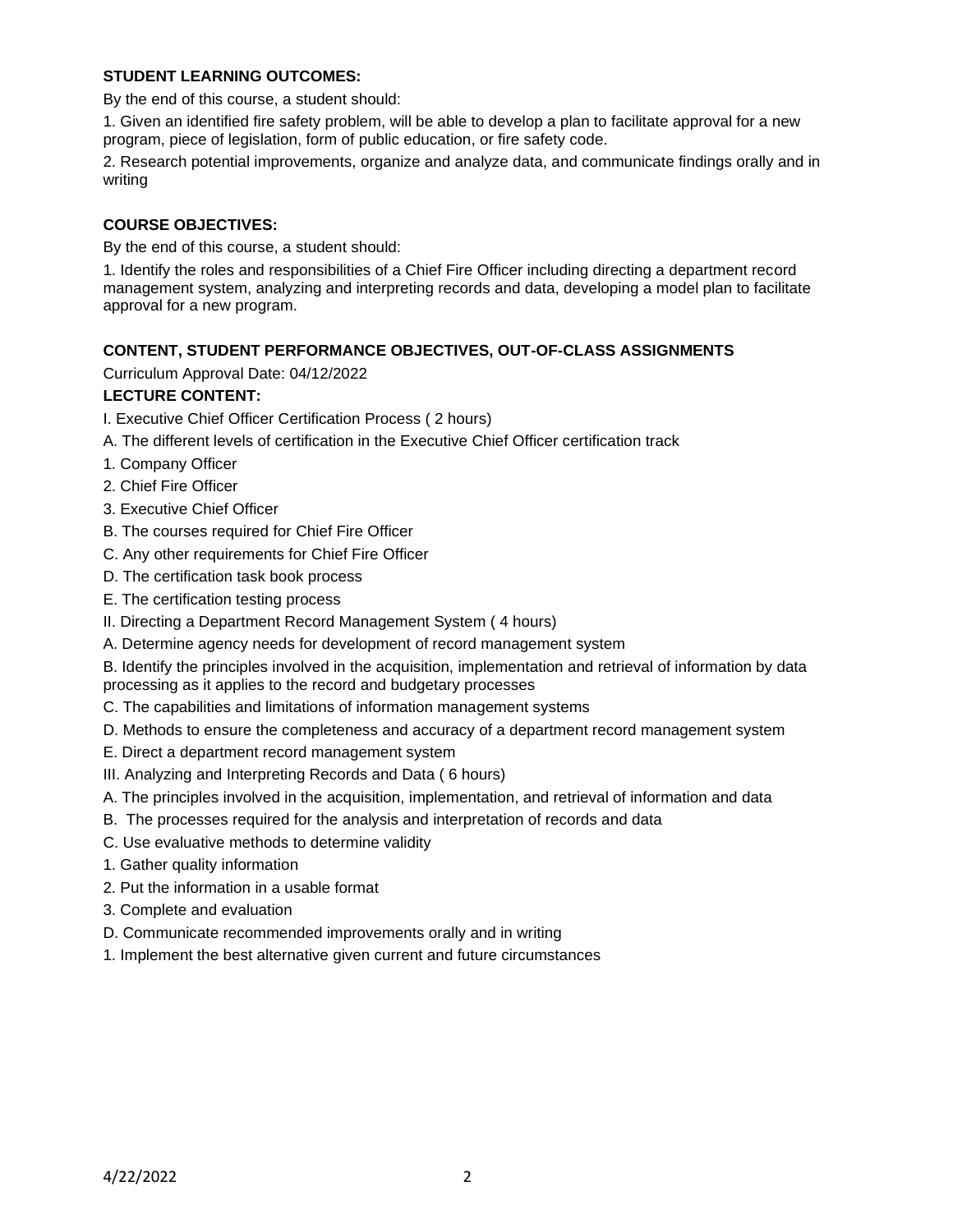# **LAB CONTENT:**

- I. Developing a Model Plan for Continuous Organizational Improvement (2 hours)
- A. Applicable policies and procedures; and local, state/provincial, and federal regulations
- B. Physical and geographic characteristics and hazards
- C. Demographics
- D. Community Plans
- E. Response Time
- F. Staffing requirements
- G. Contractual Agreements
- H. Best practice assessment programs
- I. Methods to determine effectiveness of model plan
- II. Developing a Plan to Facilitate Approval ( 2 hours)
- A. Applicable policies, procedures, codes, ordinances, and standards
- B. Development process for applicable codes, ordinances, and standards
- C. Various consensus-building techniques
- D. Methods to determine effectiveness of approval facilitation plan
- E. Plan for approval facilitation
- III. Preparing Community Awareness Programs ( 6 hours)
- A. Community demographics
- B. Determine community needs
- C. Resource availability
- D. Customer service principles
- E. Program development

F. Class Exercise: Relate interpersonally, both orally and in writing, when preparing community awareness program

G. Class Exercise: Prepare a ten (10) minute presentation geared towards a mock community stakeholder panel in order to

generate support for a given community awareness program

- IV. Evaluating the Inspection Program of the Authority Having Jurisdiction (AHJ) ( 2 hours)
- A. Applicable policies, procedures, codes, standards, and laws
- B. Accepted inspection practices
- C. Methods to analyze data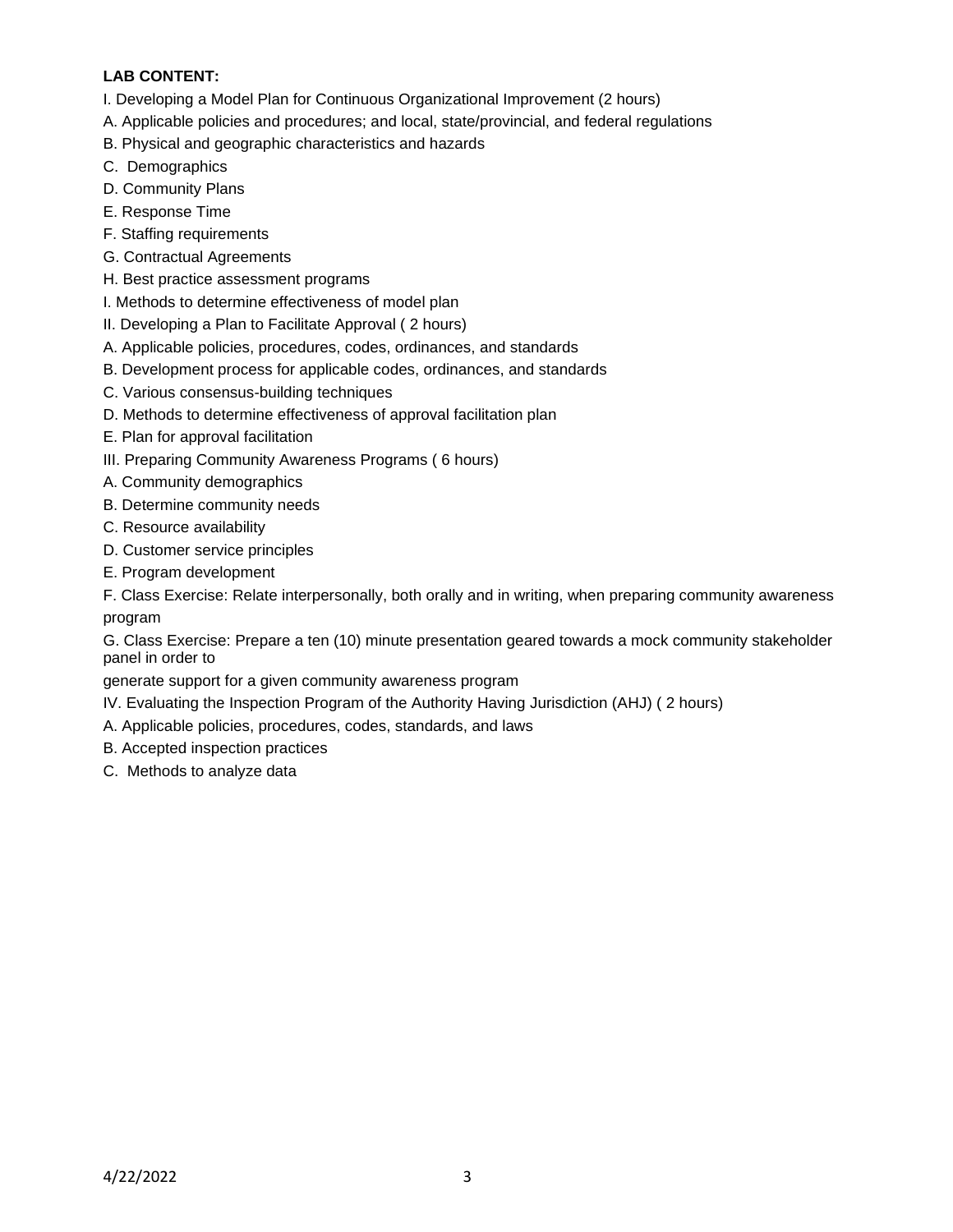## **METHODS OF INSTRUCTION:**

Lecture, Class Activity, Lab, Discussion

## **OUT OF CLASS ASSIGNMENTS:**

Required Outside Hours 8

Assignment Description

Written Assignment: Given established specifications for a product, agency policies and procedures for purchasing, and three bids, have students use evaluative methods to award a purchase contract.

Required Outside Hours 8 Assignment Description Written Assignment: What is the relationship between the budget and the determination of service levels?

Required Outside Hours 8

Assignment Description

Read instructors Discussion questions and write your answers

Discussion Questions 1. What are some possible repercussions of misinterpreted data? 2. How can data justify a proposal or build a framework for a message? Consider both the advantages and disadvantages of applying interpreted data. 3. Given that reports are value-neutral, where is the balance between the sensitivity and transparency of data interpretation?

## **METHODS OF EVALUATION:**

Objective examinations Evaluation Percent 30 Evaluation Description Evaluation of final examination and occasional tests for content and knowledge of the subject matter.

Writing assignments Evaluation Percent 40 Evaluation Description Evaluation of written analysis for content, form and application of purchase contract.

Other methods of evaluation Evaluation Percent 30 Evaluation Description Evaluation of participation in and contributions to group activities and discussions.

## **REPRESENTATIVE TEXTBOOKS:**

Chief Officer: Principles and Practice, International Association of Fire Chiefs, Jones & Bartlett Learning, 2021. 12 Grade Verified by: Doug Achterman

Chief Fire Officer 3 a Student manual , Jones & Bartlett Learning, 2021. 12 Grade Verified by: Doug Achterman

### **RECOMMENDED MATERIALS:**

Little Budget Book: A Portable Budgeting Guide for Local Government, Len Wood , Training Shoppe, 2021. 12 Grade Verified by: Doug Achterman